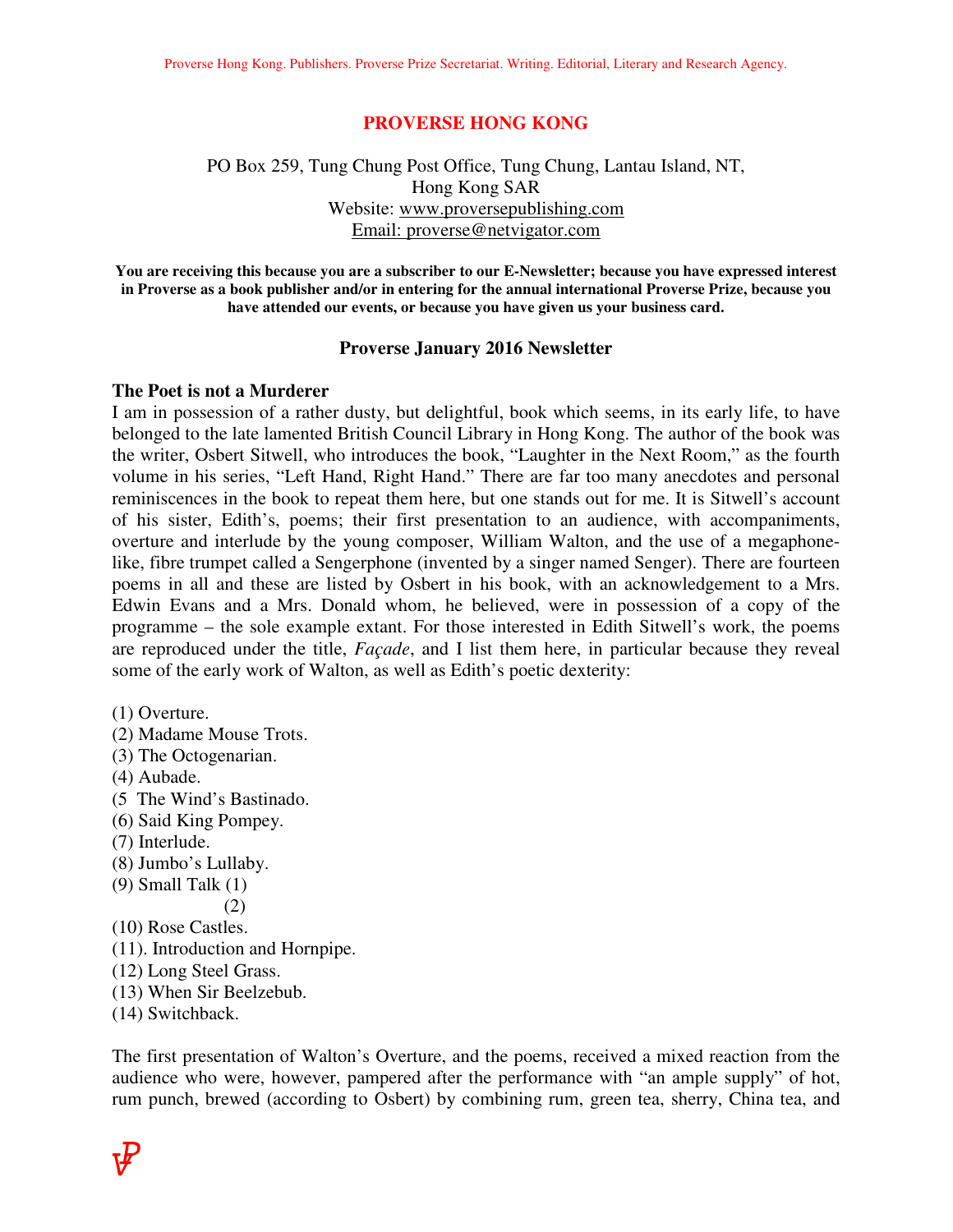the juice of a fresh pineapple. The liquid comforts did not, however, prevent one old lady, in an angry letter to the Editor of the *Spectator,* complaining: "of what do Miss Sitwell's poems consist but *words, words, words!"* The *furore* took some time to dissipate and, for several weeks after the performance, Osbert Sitwell and his sister, Edith, found themselves having to move about London feeling as if they had committed a murder.

The next featured writer in the "Proverse Readers' Club" series of twenty free events will be Canadian, Gerard L. Breissan, born in France, to talk about his book, "The Day They Came".

 $\sim\sim\sim$ 

**THE DAY THEY CAME** is the gripping story of a teenager and young adult's adventures in the South of France and the African Congo. Gérard meets and forms an unbreakable bond with the alien Eudoxus, who becomes his mentor and guardian angel. He recounts the fisherman Etienne's story about a terrifying and extraordinary storm off Le Grau du Roi in the French Camargue, when six men lost their lives. The story ends when Gérard is twenty-one. Like the writer, whose name he shares, he joins the hospitality industry to see the world. Throughout the narrative and as he grows up and matures, Gérard struggles to remain true to himself, and to find the correct path in life.

**GERARD LOUIS BREISSAN** tells us that many extraordinary events occurred throughout his early years, which he has always felt a compulsion to divulge. In *The Day They Came* he finally speaks out. It is sometimes difficult to distinguish fact from fiction, but, he suggests, you, the reader, must decide.

"I liked this tale of a teenager's close encounters with an alien who becomes his guardian angel, rescuing him from various scrapes, once in the guise of an ageless Jesuit missionary in the Congo. An imaginative and delightful read, even if you're not a ufologist." – John Russell, SJ, formerly long-time Warden of Ricci Hall, University of Hong Kong.

"Breissan's tale poses many questions for readers puzzled by UFO phenomena. – Alien from another world? Angel from Heaven? Who, or what is the mysterious but benign Eudoxus?" – Margaret Clarke, acclaimed translator of the future fiction classics, *The Last Man* and *The World As It Shall Be* and formerly lecturer in English at Notre Dame College of Education, Glasgow, United Kingdom.

Join us on Saturday, 23 January and take the chance to ask questions to find out the real truth from the author himself!

**Venue:** Dymocks Books and Café, 104B, 1/F, D'Deck, DB Plaza, Discovery Bay, Lantau, NT, Hong Kong SAR. **Day and time**: Saturdays, 3.00-4.00pm **Dates**: Within the period 16 January to 25 June 2016 (except holidays).

### **ALL WELCOME!**   $\sim\sim\sim\sim\sim\sim$